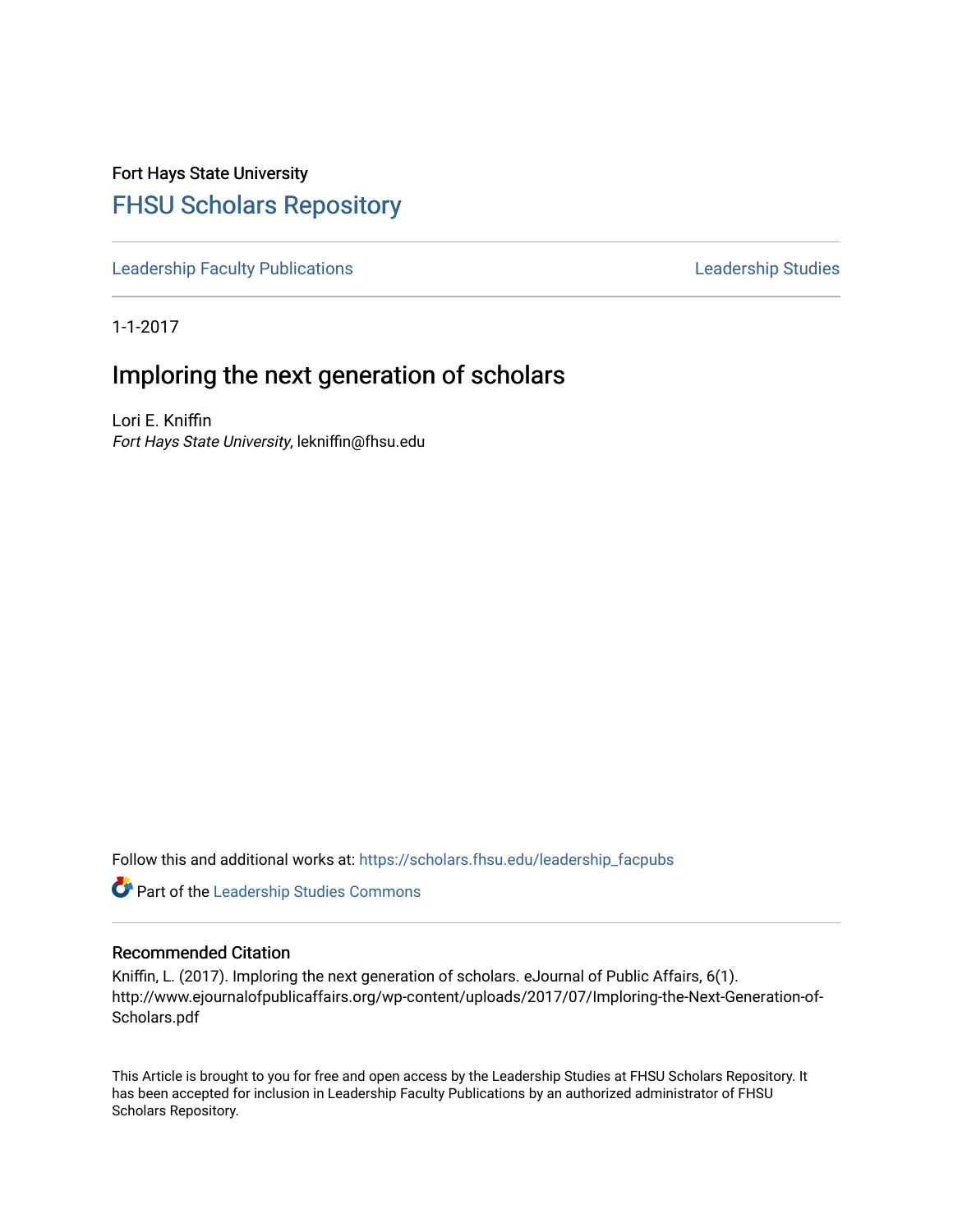### Book Review*: Publicly Engaged Scholars: Next Generation Engagement and the Future of Higher Education*

#### Lori Kniffin Kansas State University

*Publicly Engaged Scholars: Next Generation Engagement and the Future of Higher Education.* Edited by Margaret A. Post, Elaine Ward, Nicholas V. Longo, & John Saltmarsh. Sterling, VA: Stylus Publishing. 2016. ISBN: 978-1-62036- 264-8. 286 pp. Paperback, \$35.

#### Author Note

Lori Kniffin, Staley School of Leadership Studies, Kansas State University.

Correspondence regarding this article should be addressed to Lori Kniffin, Institute for Community and Economic Engagement, University of North Carolina at Greensboro, MHRA 3708, 1111 Spring Garden Street, Greensboro, NC 27402-6170. Phone: (336) 334-4661. E-mail: [lekniffi@uncg.edu.](mailto:lekniffi@uncg.edu)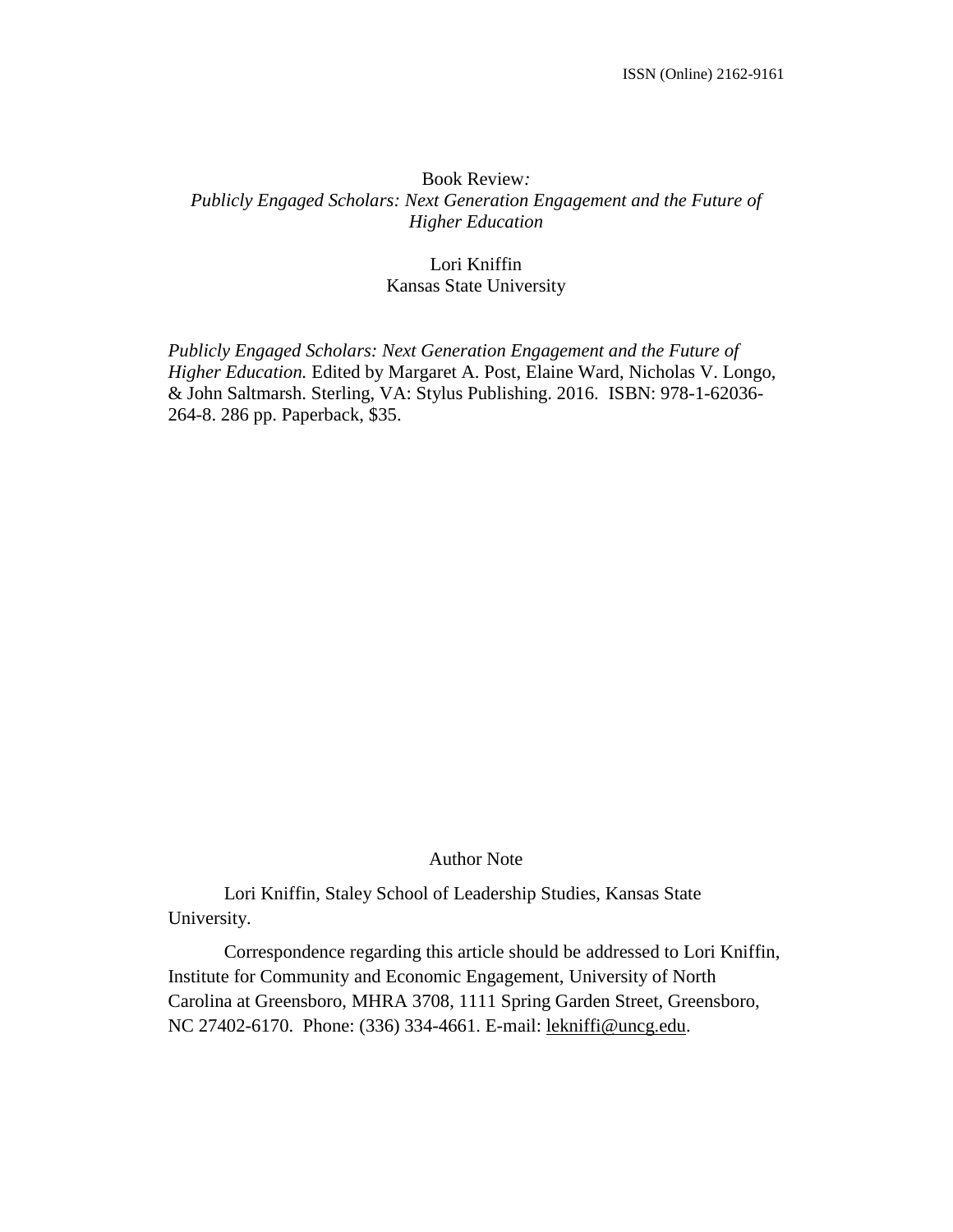The purpose of higher education in the U.S. is rooted in developing an educated citizenry to strengthen democracy. However, this appreciation of higher education as a public good is eroding. The shift in society's perception of higher education as a private good has led to a decrease in funding for higher education and an increase in student debt. Consequently, this has narrowed access to higher education and heightened students' and parents' expectations about the college experience and outcomes. If such trends continue, the public purposes of higher education will be lost. The civic purposes of higher education must be renewed to build a stronger democracy. Fortunately, there are scholars, practitioners, community colleagues, administrators, and students who are committed to addressing public problems through knowledge generation and practical application. They are publicly engaged scholars.

Although a retrospective, *Publicly Engaged Scholars: Next Generation Engagement and the Future of Higher Education* also looks forward to a new generation of scholars that must push for transformation in higher education. The book builds upon the Next Generation Engagement Project, which began in 2009. Several contributors to this project started collaborating in partnership with the New England Resource Center for Higher Education (NERCHE) to explore next generation engagement, leading to conference presentations and, ultimately, *Publicly Engaged Scholars*. The book defines next generation engagement as *"*a collaborative engagement paradigm of teaching, learning, and scholarship in which faculty, students and community partners co-create knowledge and learning" (p. 4). Engaged scholars face challenges of marginalization, structural barriers, and identity fracturing; however, the book's editors show how engaged scholars have forged unique professional pathways and are building collaborative networks.

The four editors include a pioneer of the field and three next generation scholars who come to their engaged work through diverse pathways. Servicelearning was central to Nick Longo's undergraduate and graduate education. Margaret Post is a community practitioner trained in community organizing. Elaine Ward contributes her experiences as an immigrant to the U.S. and first-generation college student, as well as a curator of narratives. John Saltmarsh, a pioneer of civic engagement, entered this work as a traditional scholar and teacher. Margaret, Elaine, and Nick all acknowledge John's role in developing their identities as engaged scholars through mentorship and intellectual guidance. Together, their diverse experiences have prepared them to address the future of the civic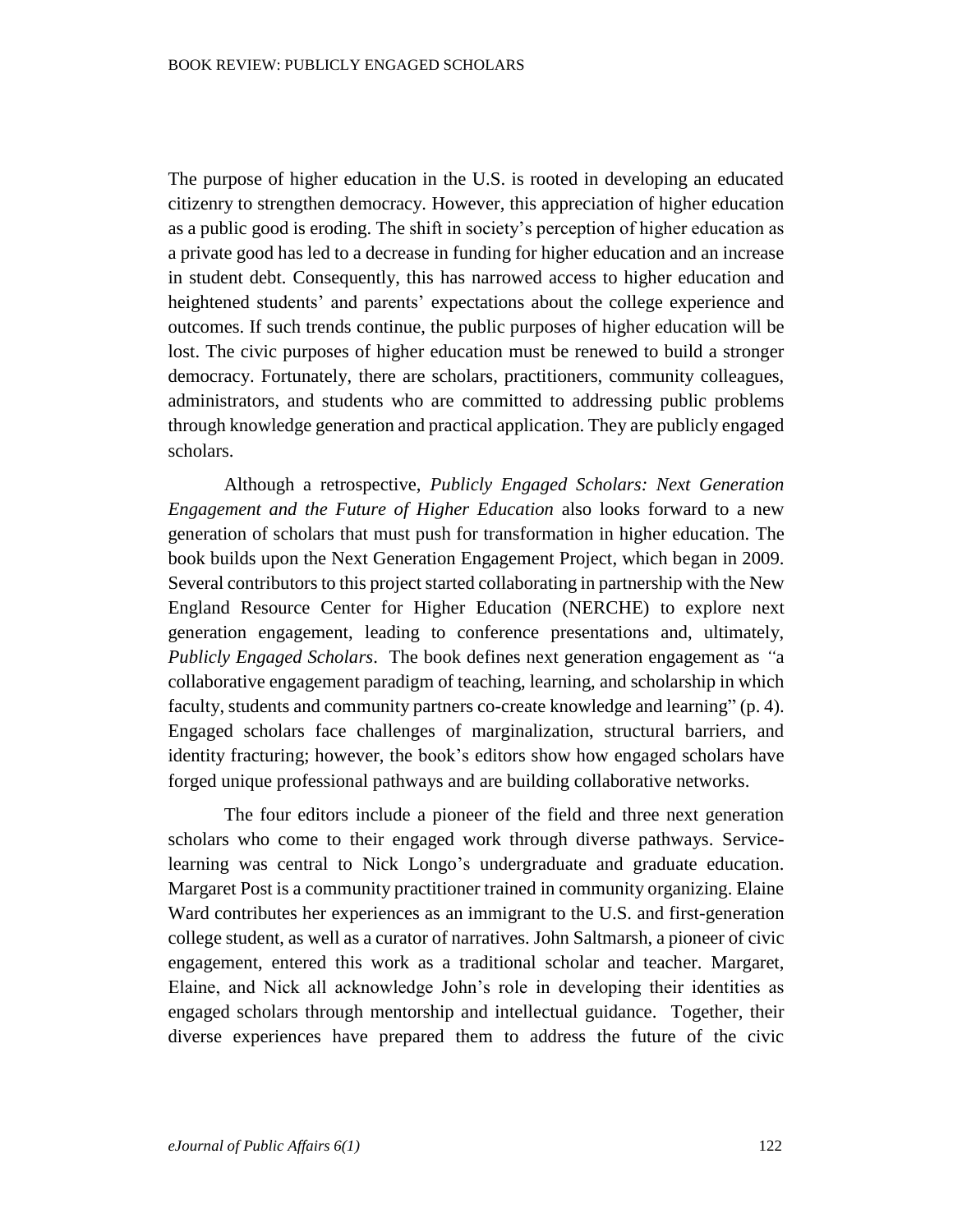engagement movement and provide narratives that illustrate the experiences of next generation scholars.

The content of *Publicly Engaged Scholars* showcases the inheritance, narratives, and future of the next generation of scholars. "Part One: The Collaborative Engagement Paradigm" outlines the historical context and current tensions that shape the environment of engaged scholars. This section highlights major events in U.S. history that have influenced trends in higher education and identifies major contributions to the field such as the establishment of coalitions and key publications. The authors illustrate the tensions that engaged scholars face when seeking promotion and tenure, leadership positions, recognition, or increased compensation due of their nontraditional forms of service, scholarship, and teaching. "Part Two: New Public Scholars" comprises the central hope of the text. Across five chapters, readers learn the stories of 22 next generation scholars and their journeys to engagement. These narratives of practitioners, researchers, teachers, administrators and boundary-spanners in and out of the academy, as well as undergraduate and graduate students, are individually crafted but illustrate common themes such as boundary spanning, fracturing of identities, securing and widening legitimacy, marginalization and validation, finding mentors, and creating new structures. Lastly, "Part Three: The Future of Engagement" describes new models for future engaged work, such as including students as colleagues, addressing neoliberalism, and altering organizational structures.

The call for transformation in higher education resonates throughout the book. The authors make clear that academics need to work alongside community stakeholders to generate knowledge and then disseminate it in broader ways (e.g., blogs, videos, websites, or community theater). Ironically, the very format of this publication—a book—does not model fully the behaviors it calls for. The limitation of printed content represents the struggle engaged scholars face when trying to push the margins of their work. The movement of engaged scholarship must find ways to mark success beyond traditional measures of published books, articles, and reports or conferences and coalitions attended. If scholars continue to speak only to themselves through such means, they will continue down a path leading ultimately to a society that deems academia as irrelevant. Although *Publicly Engaged Scholars* includes a variety of voices, it lacks the ability to be heard by diverse stakeholders and thus is somewhat incongruent with the call the authors make for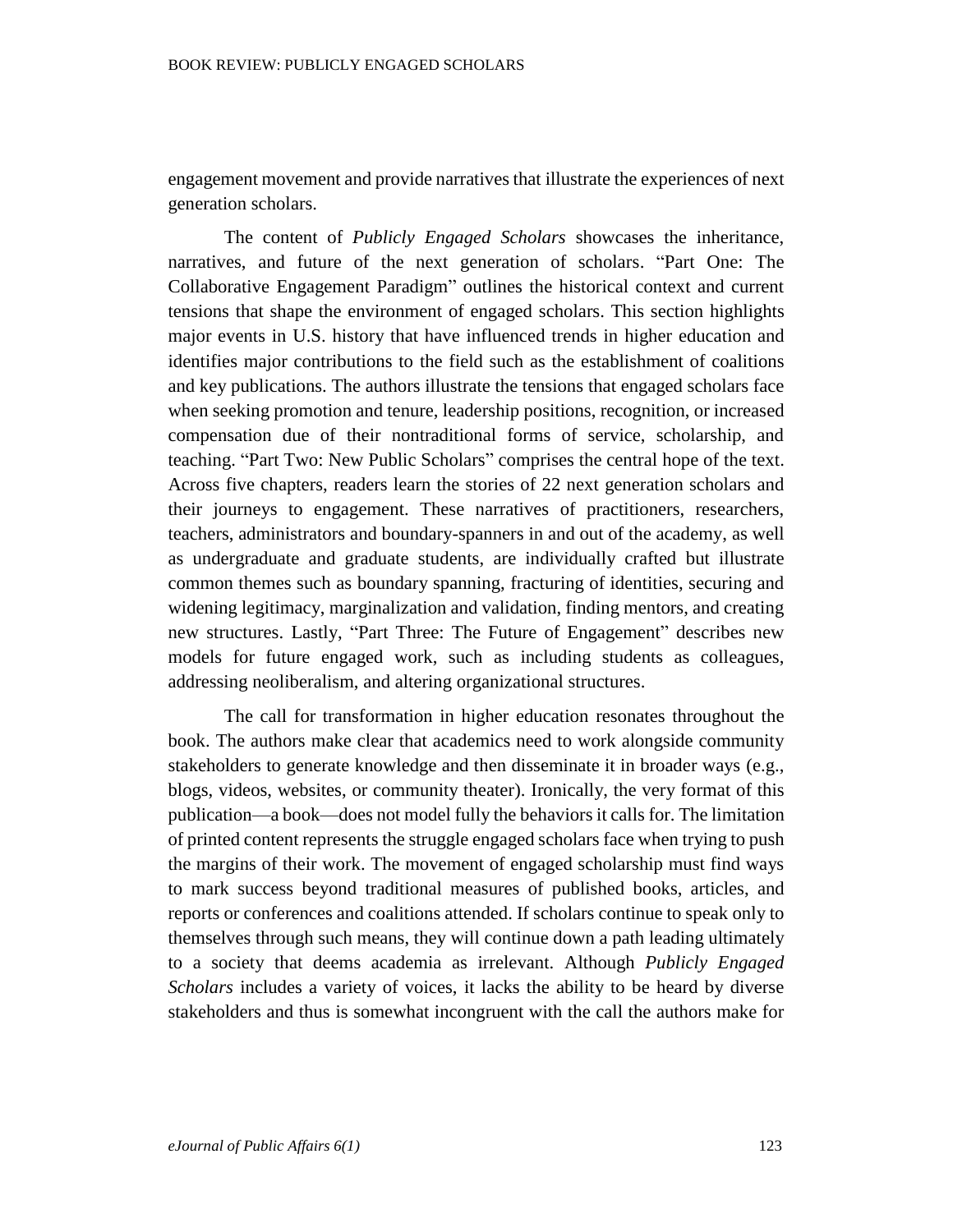change. For instance, in addition to this book, an interactive website, videos, or art could help bring these narratives to different audiences.

Emerging scholars, including myself, who read this book will find its greatest contribution to be in the description of the landscape of engaged work. It is difficult to walk away from the book without understanding the responsibility emerging scholars have to push the margins, seek new systems of legitimacy, and be true to their values along the way. The collection of stories encourages—if not urges—the reader to pay attention to the historical context of civic engagement, while clearly outlining the present tensions. I feel as though I am a generation behind the 22 scholars featured in this book. Perhaps I am part of the millennial generation of engaged scholars who have had the opportunity to make engaged scholarship core to my research in my graduate education and early career, unlike many before. By the time I hand off the torch to a new generation, I can imagine clearer pathways to engaged work, more blurred lines between community and academia, and more acceptable ways to generate and disseminate knowledge.

The publication of the book is well timed. Campus Compact just celebrated its 30th anniversary, and it has been 20 years since Edward Zlotkowski (1995) wrote his influential article "Does Service-Learning Have a Future?" Now a new project—the Service-Learning & Community Engagement Future Directions Project—led by Patti Clayton, Sarah Stanlick, Edward Zlotkowski, and Jeffrey Howard is engaging multiple voices in the future directions of service-learning and community engagement [\(http://www.slce-fdp.org\)](http://www.slce-fdp.org/). As major contributors to the community engagement movement near the end of their formal careers, new scholars are in positions of influence, and an even younger generation is recognizing service-learning and community engagement as drivers of their careers. For example, the International Association for Research on Service-Learning and Community Engagement's Graduate Student Network and Imagining America's Publicly Active Graduate Education Fellows are growing professional communities, offering resources and support to aspiring community engaged scholars.

All those who wish to embark on this journey or are already doing engaged work should be compelled to read *Publicly Engaged Scholars: Next Generation Engagement and the Future of Higher Education*. Readers will feel the urgent call to renew the civic purposes of higher education to bring about social change, strengthen democracy, and develop engaged citizens.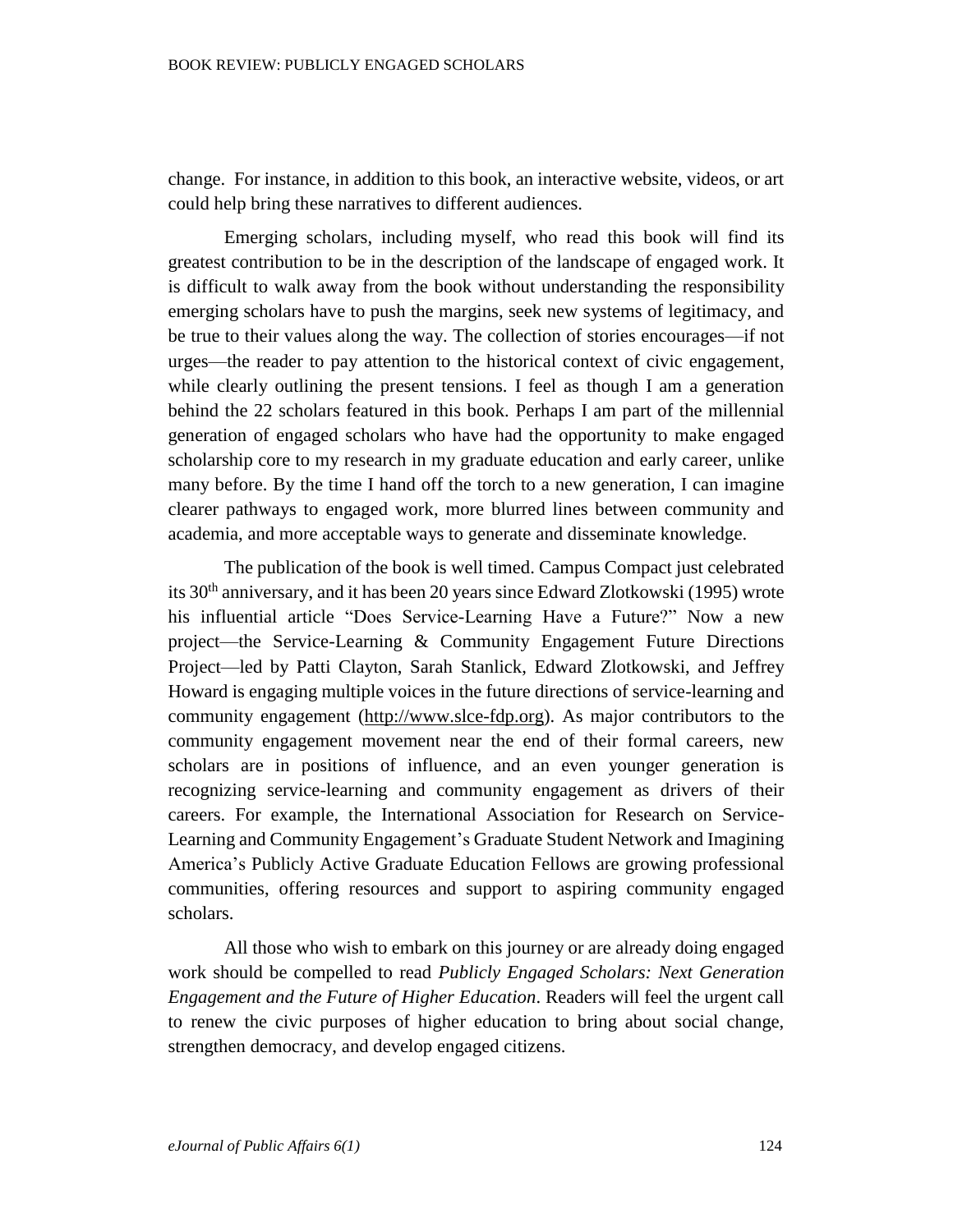## **References**

Zlotkowski, E. (1995). Does service-learning have a future? *Michigan Journal of Community Service Learning, 2*(1), 123-133.